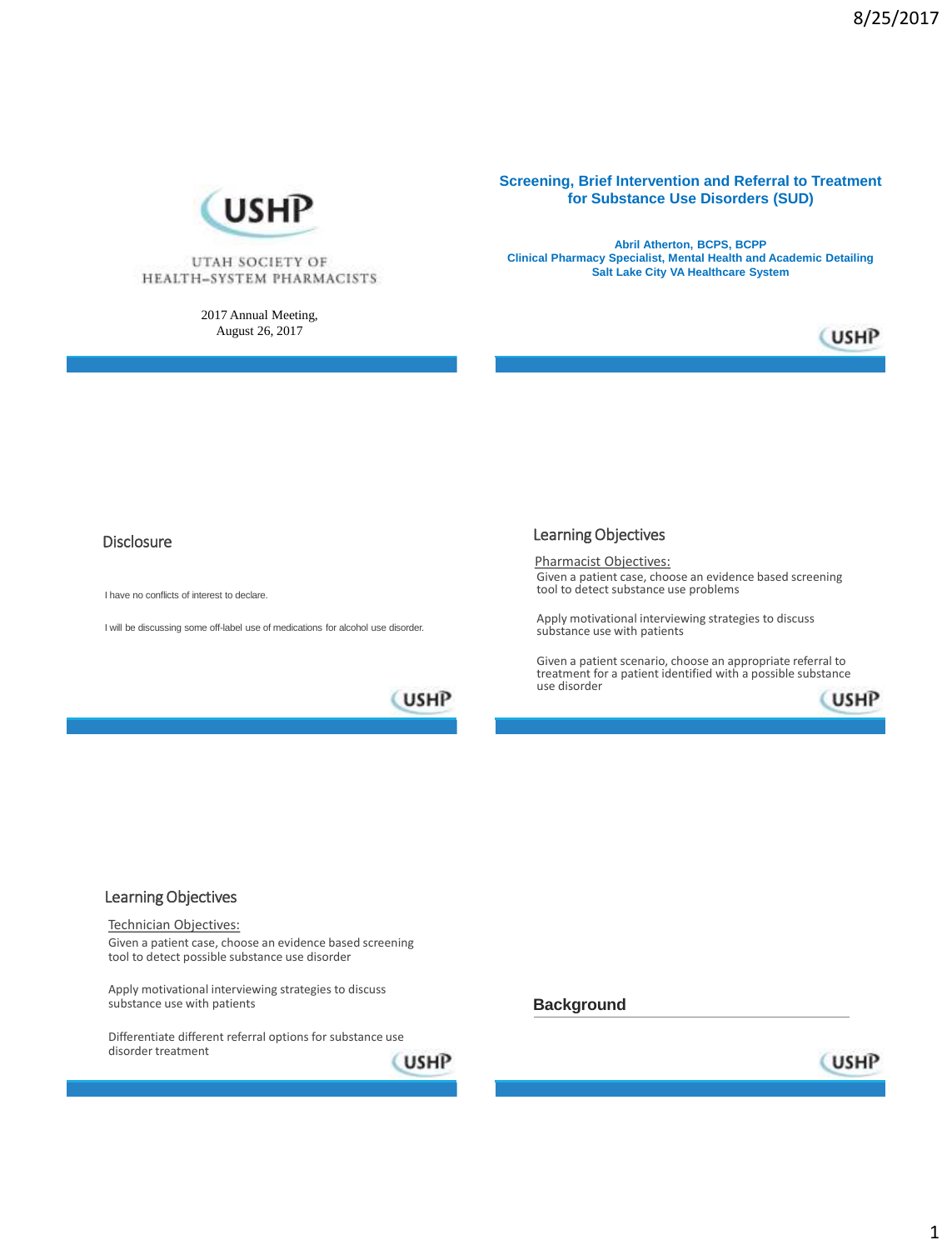### 2015 National Survey on Drug Use and Health

### 2015 National Survey on Drug Use and Health



Center for Behavioral Health Statistics and Quality. 2016. Key substance use and mental health indicators in the United States: Results from the 2015 National Survey on Drug Use and Health (HHS Publication No. SMA 16-4984, NSDUH

Series H-51).





### 2015 National Survey on Drug Use and Health



### **Substance Use Treatment in US in 2015**

21.7 million ≥ 12 y.o. needed substance use disorder treatment

2.3 million received treatment in a specialty facility

(USHP

Center for Behavioral Health Statistics and Quality. 2016. Key substance use and mental health indicators in the States: Results from the 2015 National Survey on Drug Use and Health (HHS Publication No. SMA 16-4984, NSDUH

Series H-51).

Educate Yourself on the Facts **Anyone can develop substance use disorder (SUD). SUD is a chronic disease, not a "moral weakness" or willful choice. SUD, like other diseases (e.g. hypertension) often requires chronic treatment.** Substance Use Disorder Stop the Stigma and Expand Access to Comprehensive Treatment," American Medical Association. [Online]. Stigma in Methadone and Buprenorphine Maintenance Treatment," PCSS MAT Training. [Online]. **Patients with SUD can achieve full remission. Using opioid agonist treatment for opioid use disorder**  Olsen, Y et al. JAMA. 2014;311(14):1393-4 Livingston, JD et al. Addiction 2012;107(1):39-50 Stigma in Methadone and Buprenorphine Maintenance Treatment," PCSS MAT Training. [Online] **(OUD) is NOT replacing one addiction for another. Using medication-assisted treatment for SUD saves lives.**  (USHP

## Examples of Changing the Conversation

|  |                                 | Instead of this:                                                                                                                                                                                                                                                                                                                                                    | <b>Consider saving this:</b>                                                                                                               |     |
|--|---------------------------------|---------------------------------------------------------------------------------------------------------------------------------------------------------------------------------------------------------------------------------------------------------------------------------------------------------------------------------------------------------------------|--------------------------------------------------------------------------------------------------------------------------------------------|-----|
|  | Use person-first<br>language    | Mr. X is an opioid addict.                                                                                                                                                                                                                                                                                                                                          | Mr. X has a substance use disorder<br>involving opioids.                                                                                   |     |
|  |                                 | That patient has a drug problem.                                                                                                                                                                                                                                                                                                                                    | That patient is suffering from<br>problems caused by drugs.                                                                                |     |
|  |                                 | Your urine drug test was clean.                                                                                                                                                                                                                                                                                                                                     | Your urine drug test was negative for<br>illicit substances.                                                                               |     |
|  | Avoid judgmental<br>terminology | Your urine drug test was dirty.                                                                                                                                                                                                                                                                                                                                     | Your urine drug test was positive for<br>illicit substances.                                                                               |     |
|  |                                 | You have to stop your habit of<br>using opioids.                                                                                                                                                                                                                                                                                                                    | I would like to help you get treatment<br>for your opioid use disorder.                                                                    |     |
|  |                                 | There is no cure for your disease.                                                                                                                                                                                                                                                                                                                                  | Recovery is achievable.                                                                                                                    |     |
|  | Be supportive                   | I can't help you if you choose to<br>keep using opioids.                                                                                                                                                                                                                                                                                                            | We understand that no one chooses<br>to develop an opioid use disorder.<br>It is a medical disorder that can be<br>managed with treatment. |     |
|  |                                 | Substance Use Disorder Stop the Stigma and Expand Access to Comprehensive Treatment, American Medical Association. [Online].<br>Stigma in Methadone and Buprenorphine Maintenance Treatment, PCSS MAT Training. [Online].<br>Substance abuse disorders: A guide to the use of language," National Alliance of Advocates for Buprenorphine Treatment, 2004. [Online] |                                                                                                                                            | USH |
|  |                                 |                                                                                                                                                                                                                                                                                                                                                                     |                                                                                                                                            |     |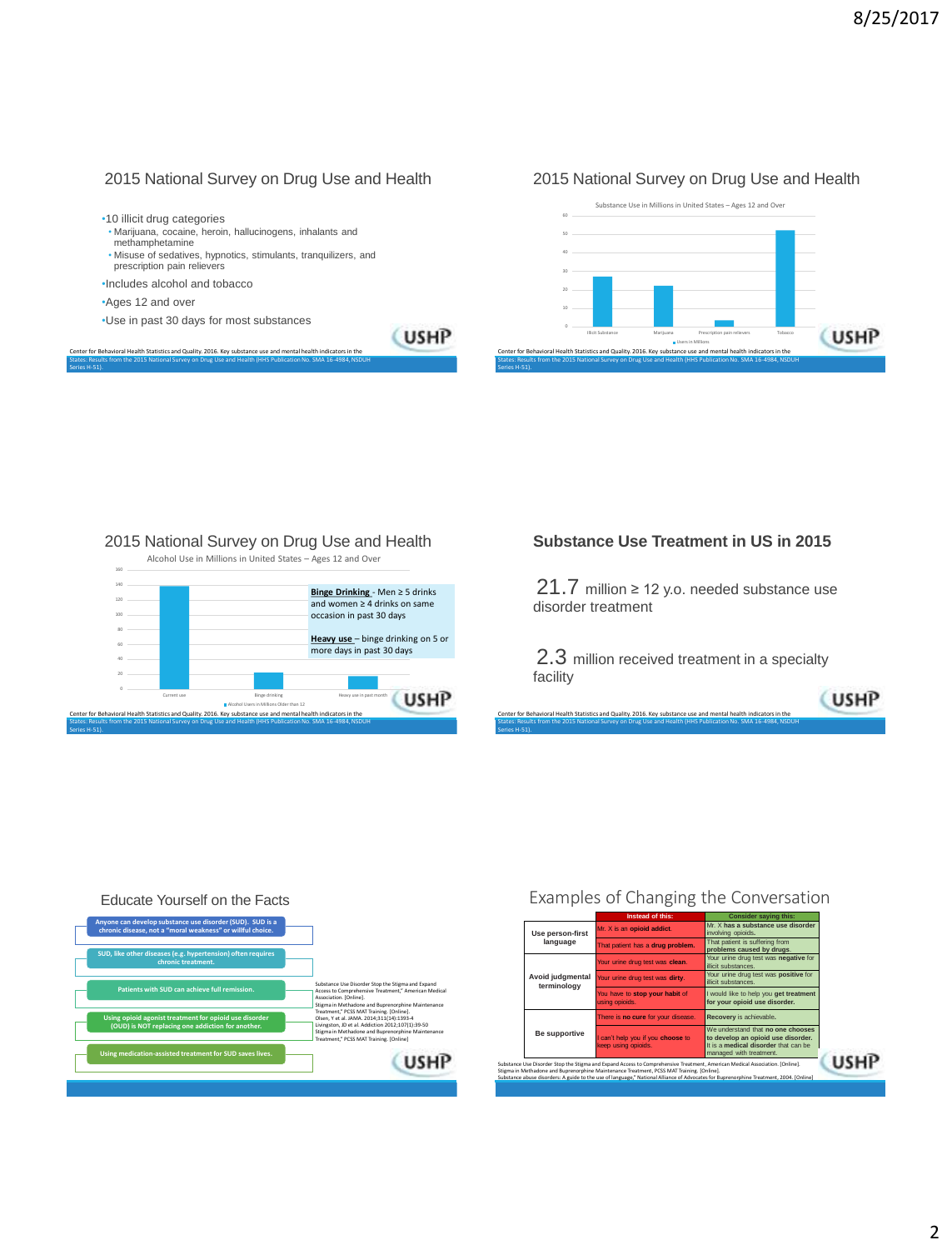

### **WHY SBIRT?**

•Brief interventions reduced average drinks per week by 13%- 34%

•SBIRT programs reduced illicit substance use

Bernstein, J et. Al. Drug and Alcohol Dependence. 2005;77(1):49-59 Madras, B. et al. Drug and Alcohol Dependence. 2009; 99 (1-3), 280-295

**USHP** 



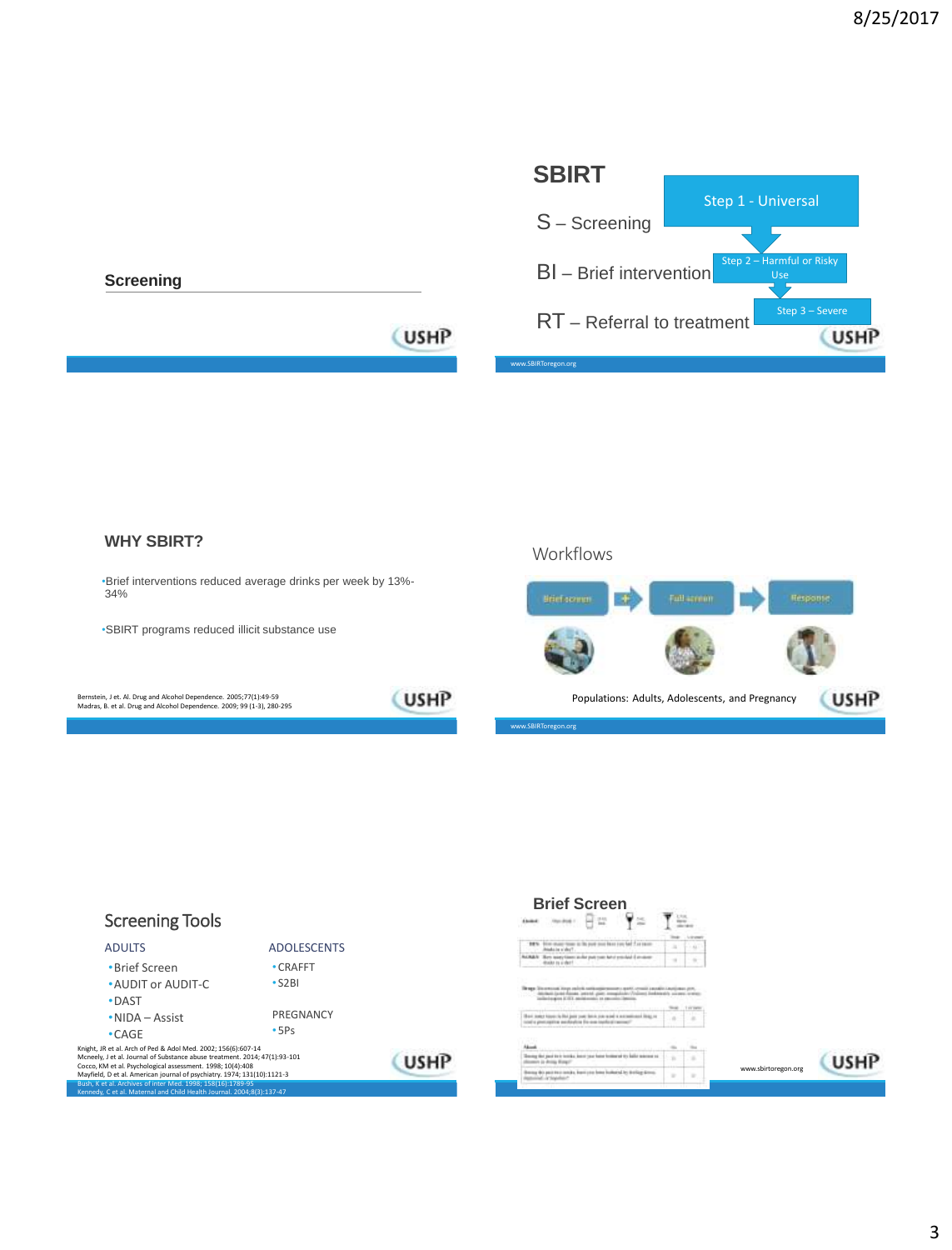#### **Brief Screen - Alcohol** 1.5 oz<br>Japor<br>Jone shart  $\mathbf{P}$  and  $P_{tot}$ Alcohol: One drink ~ T or more MEN: How many times in the past year have you had 5 or more drinks in a day? ö  $\alpha$ WOMEN . How many times in the past year have you had 4 or mass drinks in a day?  $\circ$  $\mathcal{Q}_i$ Score of 1 or more should lead to AUDIT Screen

### **USHP** www.sbirtoregon.org Smith P, et al. J Gen Intern Med 24(7):783–8. 2009

### **Brief Screen - Other Drugs**

Drugs: Recreational drugs include methamphotamines (speed, crystal) cannabis (marijuana, pot), inhalanti (paint fhinter, aerosol, ghie), tempailizers (Vallum), barbitarates, cocaine, ecstasy, hallucinogens (LSD, mudnooma), or narcotics (heroin).



### Score of 1 or more should lead to DAST Screen



**DAST AUDIT** 원부 Ÿ. anticoli, Branchester<br>Albertan Branchester Ë E tion distant **Sunter**  $5 - 40 + 3 = 10 - 14 + 14 + 14 +$ Ë  $-1111$ **Alle Millerene**  $\frac{1}{2}$  $-100 - 100$ E E Ξ the declaration  $\frac{1}{2}$  $\overline{\phantom{a}}$ to reconnict to the anno agince  $\epsilon \rightarrow 1$ ⊨ ü  $7 - 11$  $+10.1$ **CUSHP** |蒜

www.sbirtoregon.org, Cocco, KM et al. Psychological assessment. 1998; 10(4):408

### Interpretation of AUDIT and DAST







www.sbirtoregon.org

Web-based App – tablet, phone or desktop Screens adults and adolescents for substance use and depression

- Converts answers into chart-ready notes for the medical professional
- Reads questions out loud for patients with low literacy • Delivers multiple screening tools in English or Spanish

Featured screening tools

depression

- ASSIST for adult drug use AUDIT-C and AUDIT for adult alcohol use
- 
- PHQ-2 and PHQ-9 for adult depression S2BI for adolescent substance use • PHQ-2 and PHQ-9 Modified for Teens for adolescent
	- (USHP

红红红

ŧ

树脂树

W

## **Scenario 1**

A 31 y.o. female presents to a visit for diabetes management with a clinical pharmacist.<br>The patient is being screened using a standardized tool for assessment of alcohol use.<br>She scored a 1 or more on the alcohol brief sc

- A. CRAFFT questionnaire
- B. AUDIT or AUDIT C
- C. COWS scoring
- D. CIWA-AR

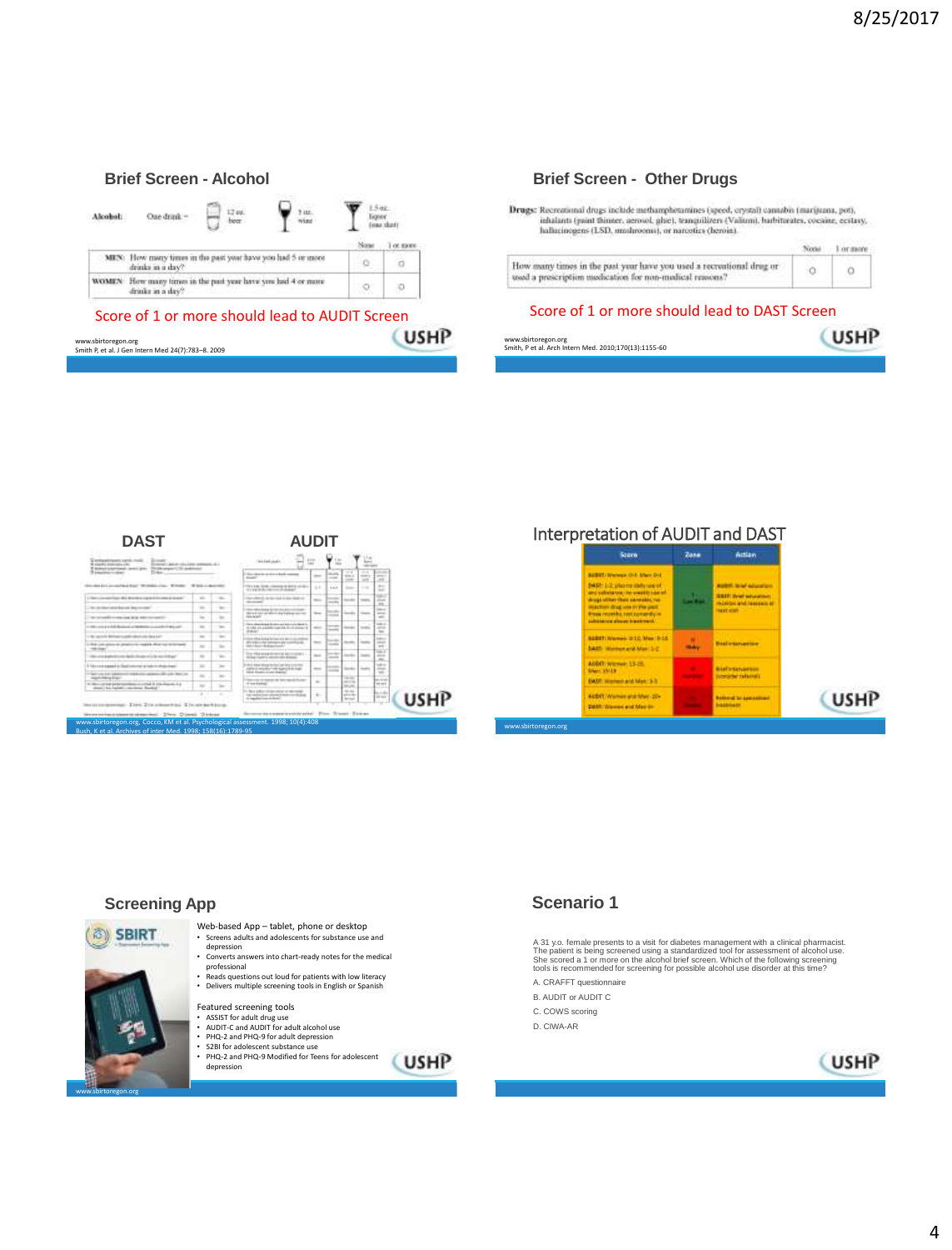### **Scenario 1**

A 31 y.o. female presents to a visit for diabetes management with a clinical pharmacist.<br>The patient is being screened using a standardized tool for assessment of alcohol use.<br>She scored a 1 or more on the alcohol brief sc

A. CRAFFT questionnaire **B. AUDIT or AUDIT C**

C. COWS scoring

D. CIWA-AR



**USHP** 

#### **Brief Intervention Steps**



**Stages of Change**



#### **Readiness Ruler**



### **Additional Motivational Interviewing Tips**

- D Developing discrepancy
- $E$  Empathy
- A Ambivalence
- R Rolling with resistance/Resist righting reflex
- S Support self-efficacy

Rollnick, S et al. Motivational interviewing in health care: helping patients change behavior. Taylor & Francis; 2008.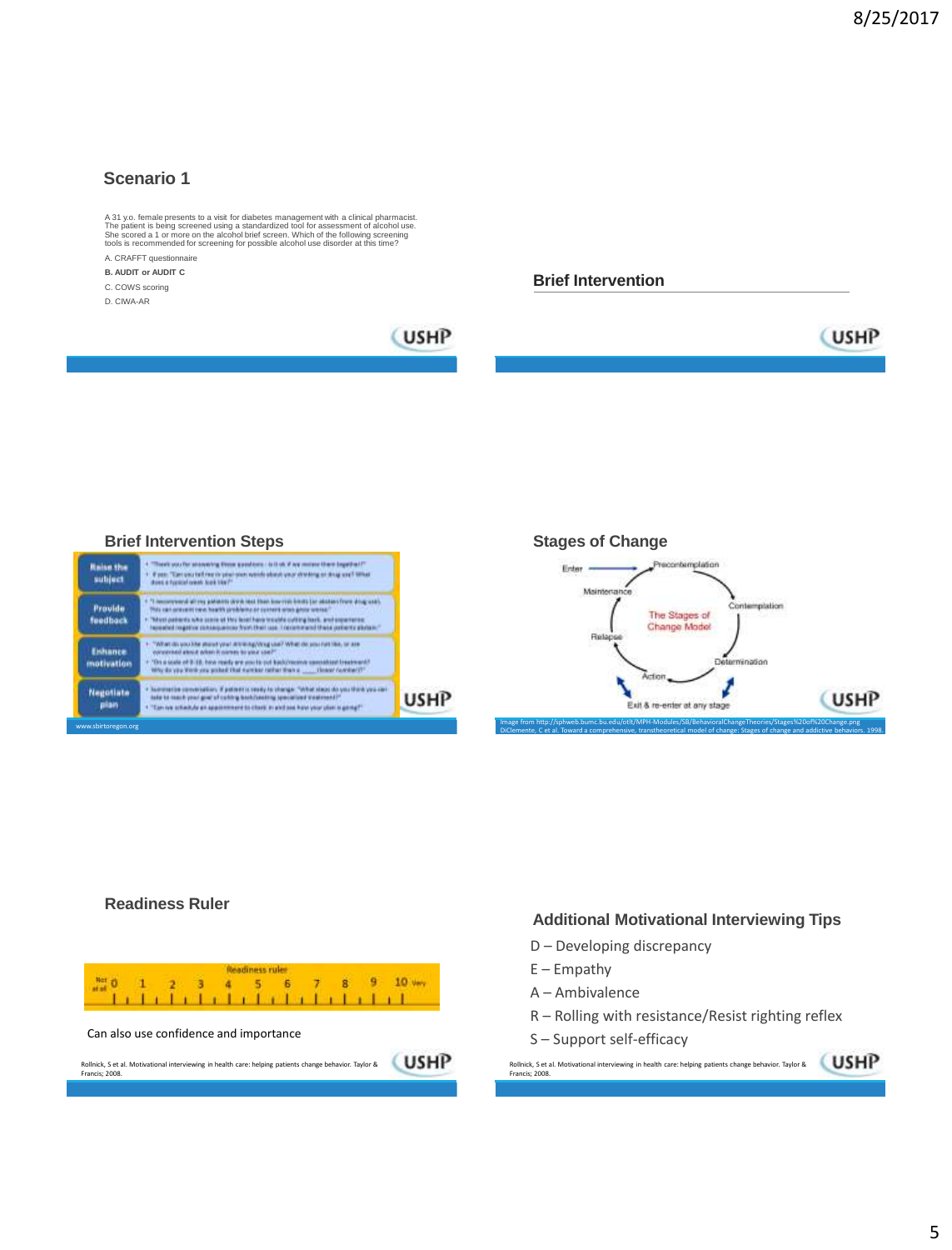### **Additional Motivational Interviewing Tips**

- O Open-ended questions
- A -- Affirmations
- R Reflective Listening
- S Summary statements
- ALWAYS ASK PERMISSION TO SHARE INFORMATION

Rollnick, S et al. Motivational interviewing in health care: helping patients change behavior. Taylor & Francis; 2008.



# **Read This Book!!!!!**

### Screening and Brief Intervention Video



### **Scenario 2**

A 61 y.o. scores a 6 on the AUDIT-C during a routine primary care visit. Which of the following is an appropriate comment or question to help motivate change?

A. Your use of alcohol is really inappropriate.

**Referral to Treatment**

- B. What are some pros of using alcohol?
- C. You know, you really should stop drinking alcohol.
- D. At your age, alcohol is really the last thing you should be drinking.

(USHP

**USHP** 



(USHP

### **Scenario 2**

https://www.youtube.com/watch?v=b-ilxvHZ

A 61 y.o. scores a 6 on the AUDIT-C during a routine primary care visit. Which of the following is an appropriate comment or question to help motivate change?

A. Your use of alcohol is really inappropriate.

**B. What are some pros of using alcohol?**

C. You know, you really should stop drinking alcohol.

D. At your age, alcohol is really the last thing you should be drinking.

# **CUSHP**

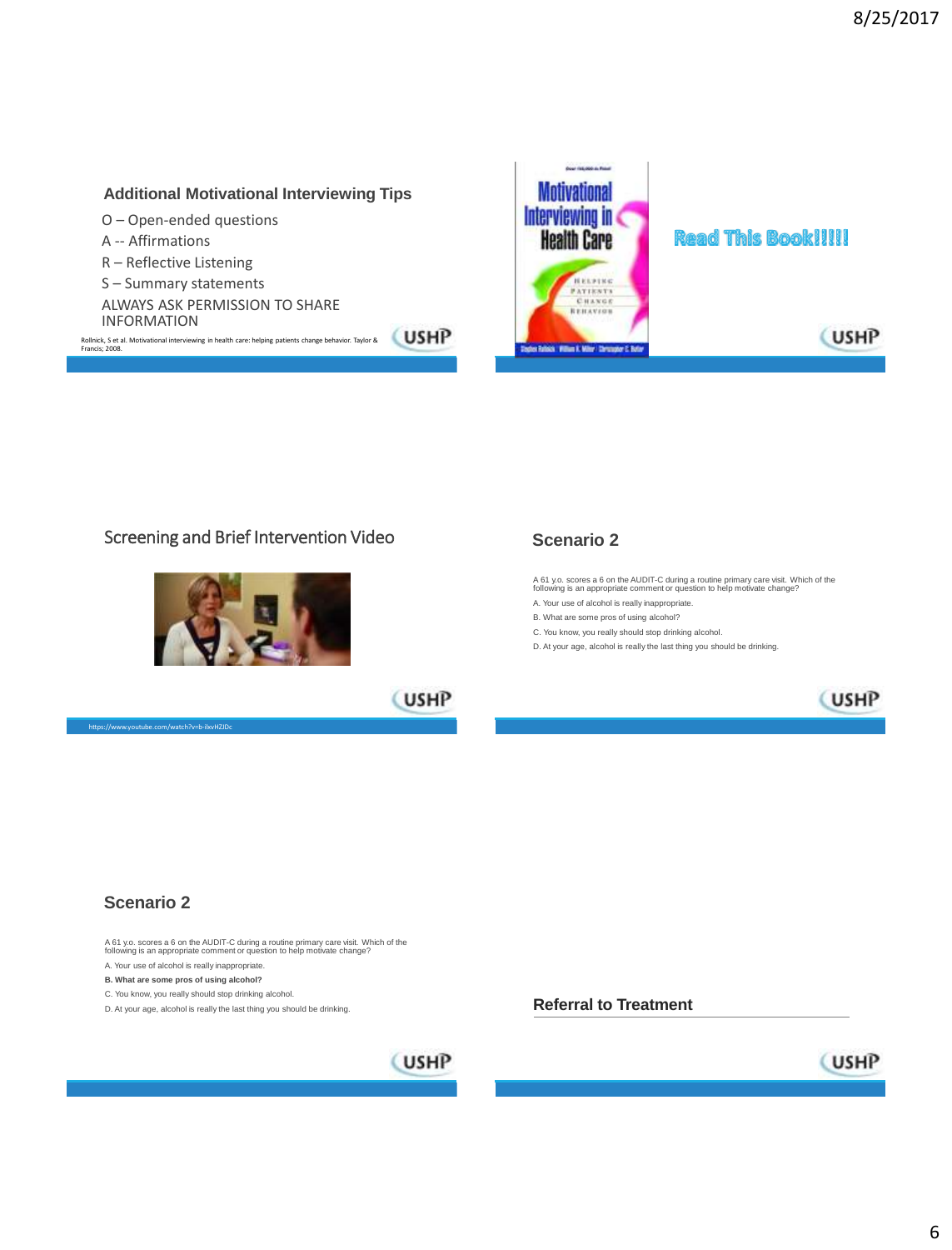# SUD Diagnostic Criteria and Examples

| Craving or strong desire or urge to use                                            | Describes constantly thinking about/needing the                                                       |  |
|------------------------------------------------------------------------------------|-------------------------------------------------------------------------------------------------------|--|
| opioids                                                                            | opioid.                                                                                               |  |
| Recurrent use in situations that are physically<br>hazardous                       | Repeatedly driving when too drowsy or intoxicated to<br>drive                                         |  |
| Tolerance                                                                          | Needing to take more and more to achieve the same<br>effect (asking for ↑ dose without worsened pain) |  |
| Withdrawal (or opioids are taken to relieve or<br>avoid withdrawal)                | Feeling sick if opioid is not taken on time or exhibiting<br>withdrawal effects                       |  |
| Using larger amounts of opioids or over a<br>longer period than initially intended | Taking more than prescribed (e.g. repeated requests<br>for early refills)                             |  |
|                                                                                    |                                                                                                       |  |

# SUD Diagnostic Criteria and Examples



### Determining Severity of SUD



# Types of Treatment

#### OUTPATIENT

Intensive outpatient treatment Day treatment

Outpatient treatment ◦ Medication assisted therapy

Mutual help or 12-step style Online Smartphone apps

Group therapy



Acute withdrawal management ◦ Hospitals ◦ Volunteers of America Residential treatment



| •Patient preference                                        |  |
|------------------------------------------------------------|--|
| •Severity of SUD                                           |  |
| . Utilize providers in your system to assist with referral |  |
| •Payment source for services                               |  |
| •Access and transportation barriers                        |  |
| •Psychosocial considerations (i.e. patient is a parent)    |  |
| •Privacy issues                                            |  |

# Referral to Treatment **Addiction-focused Medical Management**

Structured psychosocial intervention designed to be delivered by a medical professional (e.g., physician, nurse, physician assistant) **in a primary care setting**.

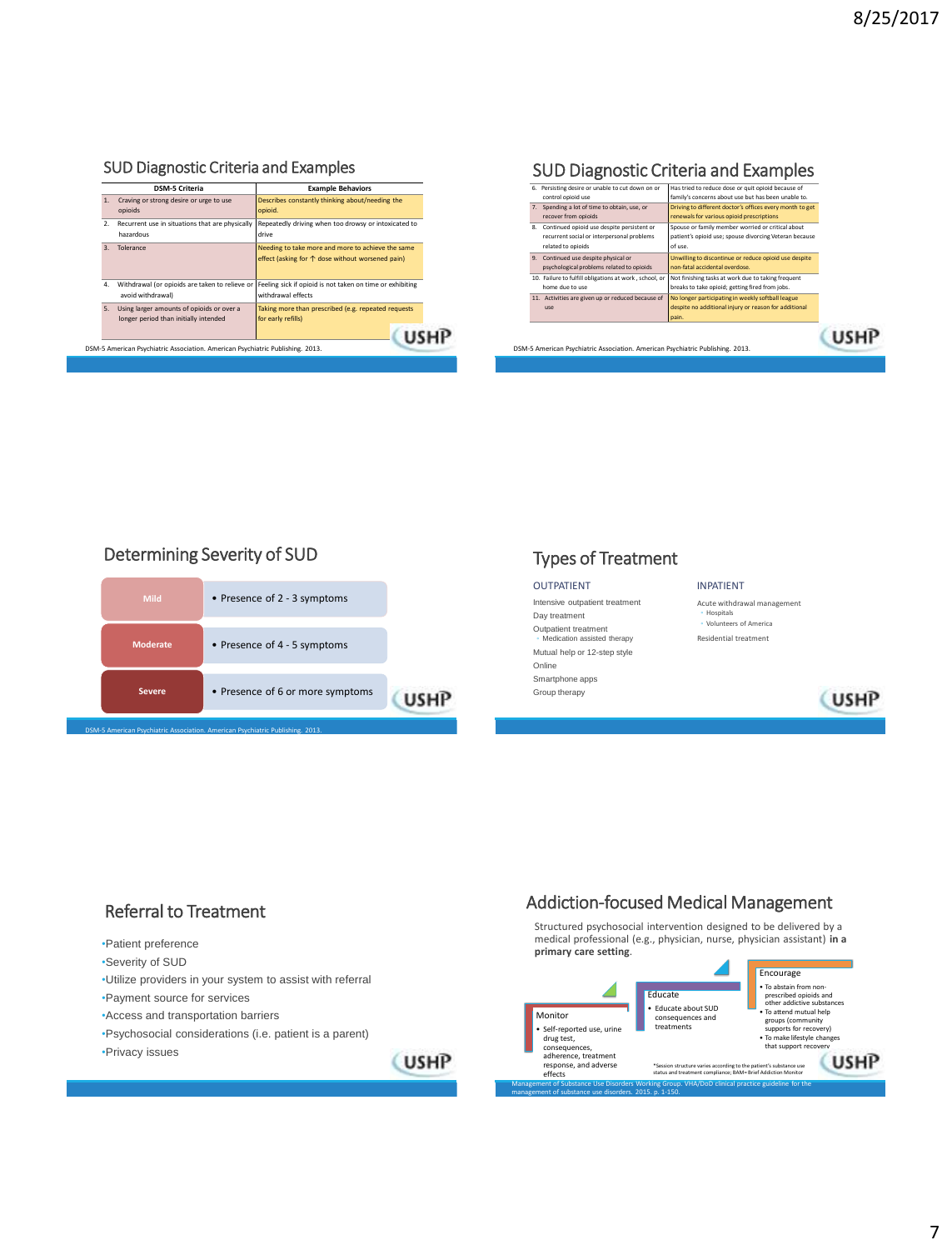### Medication Assisted Treatment

#### OPIOID USE DISORDER

Methadone Buprenorphine/naloxone (Suboxone®, Zubsolv®, Bunavail®) Buprenorphine (Subutex®) Naltrexone (Vivitrol®) Naloxone for overdose prevention

ALCOHOL USE DISORDER Naltrexone (Revia®,Vivitrol®) Acamprosate (Campral®) Disulfiram (Antabuse®) NOT FDA APPROVED Topiramate (Topamax®) , baclofen, gabapentin (Neurontin®), ondansetron (Zofran®), varenicline (Chantix)®

# (USHP

### Recommended Psychotherapies

| <b>Alcohol Use Disorder</b>                                                                                                                                                                                                                                                                    | Opiold Use Director                                                                                                                                                                                                                                                                                         | <b>Cennebia Use Disorder</b>                                                                                                                               | Störwulterit Mau Gippeder                                                                                                                                                                                                                                                   |             |
|------------------------------------------------------------------------------------------------------------------------------------------------------------------------------------------------------------------------------------------------------------------------------------------------|-------------------------------------------------------------------------------------------------------------------------------------------------------------------------------------------------------------------------------------------------------------------------------------------------------------|------------------------------------------------------------------------------------------------------------------------------------------------------------|-----------------------------------------------------------------------------------------------------------------------------------------------------------------------------------------------------------------------------------------------------------------------------|-------------|
| <b>Religiously of Countles</b><br>Renaus for streked<br><b>CREATIVIALS</b><br>Constituted Baltimortal of<br>Thomas for substance:<br>creditories:<br>Community<br><b>Balisfiransanain</b><br>Approach<br><b><i><u>ATALIAN PARA</u></i></b><br><b>NEWSHIP Third and</b><br>13-fore Facilitation | For patients in affair.<br><b>hssed hupreno-phina</b><br>trastment Addiction<br>Incorporate Manufacturers<br>Management with<br>now of one-humanized<br>two you diver increased you<br>lort professoro and<br>Included and approved<br>For patients in OTP:<br><b>Bobbasi</b> counterfied<br>Mar Towithways | <b>Cognitive fiel-asissai</b><br>WOOD<br><b>Andy utilizes</b><br><b>Instituted Countinue</b><br><b>WALKWOOD</b><br>wisit Mathathrad<br>Enforcement Therapy | <b>Copyrighter Broke Avenue</b><br><b>Themes</b><br>Retensive Retained<br><b>Informació Menses</b><br>smanul Dirvie<br><b>Double River</b><br>Coloration<br>informant<br>Approach<br>Constituzioni V<br><b>Management</b> is<br>with 1954 Additional<br>Film always commit- | <b>USHP</b> |

### Mutual Help Resources for Patients **Referral Resources**

Alcoholics Anonymous: www.aa.org/ Narcotics Anonymous: www.na.org/ SMART Recovery: http: www.smartrecovery.org/

of substance use disorders. 2015. Pocket card: Screening and Treatment.

#### Nation-Wide

- www.findtreatment.samhsa.gov
- www.smartrecovery.org
- State- Wide
	- www.dsamh.utah.gov

#### County-Wide

• www.slco.org/behavioral-health/providers/



### **Scenario 3**

A 32 y.o. female patient presents to her primary care appointment for management of<br>hypertension. She takes morphine for pain management. Using the DAST tool, she<br>scores 5 for opioid use. She reports running out of opioids overuse.

A. The emergency room for immediate detoxification from opioids

B. A methadone clinic

C. Refer for assessment for opioid use disorder by behavioral health or substance use disorder team

D. Call DOPL and report misuse of opioids



### **Scenario 3**

A 32 y.o. female patient presents to her primary care appointment for management of<br>hypertension. She takes morphine for pain management. Using the DAST tool, she<br>scores 5 for opioid use. She reports running out of opioids overuse.

- A. The emergency room for immediate detoxification from opioids
- B. A methadone clinic
- **C**. **Refer for assessment for opioid use disorder by behavioral health or substance use disorder team**

D. Call DOPL and report misuse of opioids

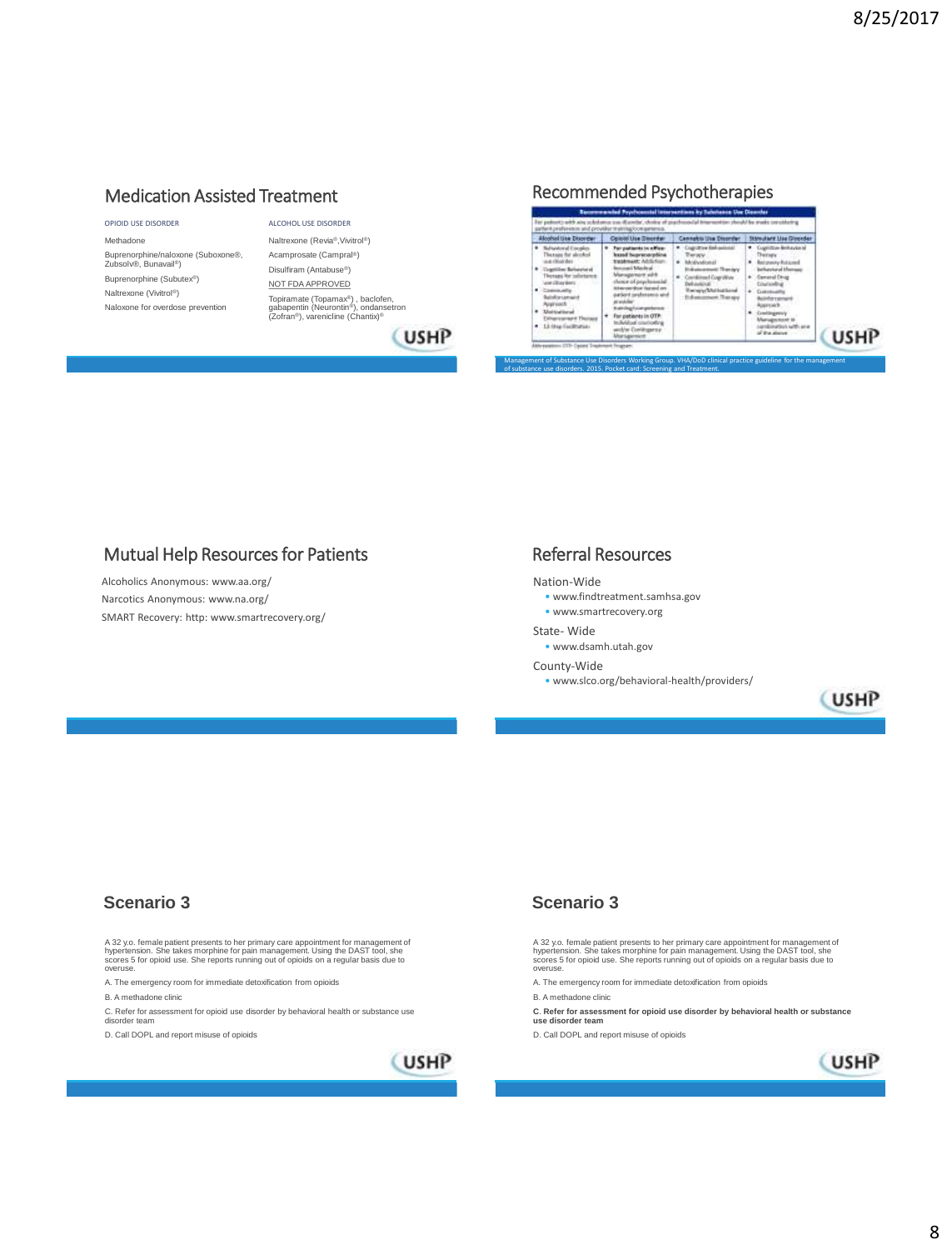### **Medication Assisted Therapy**

•SAMHSA Medication Assisted Treatment

• https://www.samhsa.gov/medication-assisted-treatment •Providers' Clinical Support System (PCSS) for Opioid Therapies • https://pcss-o.org/modules/Stabilization services

•Providers' Clinical Support System (PCSS) for Medication Assisted Treatment • http://pcssmat.org/

•Opioid treatment program directory<br>• http://dpt2.samhsa.gov/treatment/directory.aspx

http://dpt2.samhsa.gov/treatment/directory. •Treatment locator for behavioral health, etc.

• http ://www.samhsa.gov/find-help

# **USHP**

### **Resources for SBIRT**

e Abuse and Mental Health Services Administration - SAMHSA at www.samhsa.gov •National Institute on Alcohol Abuse and Alcoholism (NIAAA) at www.niaaa.nih.gov

\*Screening for Drug Use in General Medical Settings: Quick Reference Guide, National Institute on<br>Drug Abuse, 2009. Available online at<br>http://m.drugabuse.gov/sites/default/files/files/screening\_qr.pdf

•Screening for Drug Use in General Medical Settings: A Resource Guide for Providers, National Institute on Drug Abuse. Available online at www.nida.nih.gov/nidamed/resguide/resourceguide.pdf

**CUSHP** 

### **Resources for SBIRT**

#### •www.samhsa.gov/sbirt

•www.masbirt.org/sites/www.masbirt.org/files/documents/toolkit.pdf

•healthsciences.utah.edu/utahaddictioncenter/training-resources/screeningbrief-intervention.php

•www.sbirtoregon.org

•www.masbirt.org/sites/www.masbirt.org/files/documents/toolkit.pdf

•healthsciences.utah.edu/utahaddictioncenter/training-resources/screening-

brief-intervention.php •www.sbirtoregon.org

**USHP** 

### **Resources for Patients**

•Substance Abuse and Mental Health Services Administration: http://www.samhsa.gov/atod

•National Institute on Alcohol Abuse and Alcoholism (NIAAA)'s resources: Toll-free Number: 1-800-662-HELP (4357)

- Rethinking Drinking: http://rethinkingdrinking.niaaa.nih.gov/Default.aspx
- Treatment for Alcohol Problems: Finding and Getting Help: http://pubs.niaaa.nih.gov/publications/Treatment/treatment.htm • Seeking Drug Abuse Treatment: Know What To Ask:

http://www.drugabuse.gov/publications/seeking-drug-abuse-treatment-know-what-to-ask/introduction



### **References**

Center for Behavioral Health Statistics and Quality. 2016. "Key substance use and mental health<br>indicators in the United States: Results from the 2015 National Survey on Drug Use and Health (HHS<br>Publication No. SMA 16-4984

"Substance Use Disorder Stop the Stigma and Expand Access to Comprehensive Treatment," American Medical<br>Association. [Online]. Available: http://www.ama-assn.org/ama/pub/advocacy/topics/preventing-opioid-<br>abuse/stigma-of-s

E. A. Salsitz and M. D. Disclosures, "Stigma in Methadone and Buprenorphine Maintenance Treatment," PCSS MAT<br>Training. [Online]. Available: http://pcssmat.org/wp-content/uploads/2015/03/Stigma-in-Methadone-and-<br>Buprenorphi

Olsen Y, Sharfstein JM. Confronting the stigma of opioid use disorder--and its treatment. Jama. 2014;311(14):1393-4. doi: 10.1001/jama.2014.2147. PubMed PMID: 24577059.

Livingston JD, Milne T, Fang ML, Amari E. The effectiveness of interventions for reducing stigma related to<br>substance use disorders: a systematic review. Addiction. 2012;107(1):39-50. doi: 10.1111/j.1360-<br>0443.2011.03601.x



### **References**

"Substance Use Disorder Stop the Stigma and Expand Access to Comprehensive Treatment," American Medical<br>Association. [Online]. Available: http://www.ama-assn.org/ama/pub/advocacy/topics/preventing-opioid-<br>abuse/stigma-of-s

E. A. Salsitz and M. D. Disclosures, "Stigma in Methadone and Buprenorphine Maintenance Treatment," PCSS MAT<br>Training. [Online]. Available: http://pcssmat.org/wp-content/uploads/2015/03/Stigma-in-Methadone-and-<br>Buprenorphi

SBIRT Oregon. Department of Family Medicine at Oregon Health and Science University, with funding from the Substance Abuse and Mental Health Services Administration. www.SBIRToregon.org.

Bernstein J, Bernstein E, Tassiopoulos K, Heeren T, Levenson S, Hingson R. Brief motivational intervention at a<br>clinic visit reduces cocaine and heroin use. Drug and alcohol dependence. 2005;77(1):49-59. doi:<br>10.1016/j.dru

Madras BK, Compton WM, Avula D, Stegbauer T, Stein JB, Clark HW. Screening, brief interventions, referral to<br>treatment (SBIRT) for illicit drug and alcohol use at multiple healthcare sites: comparison at intake and 6 month